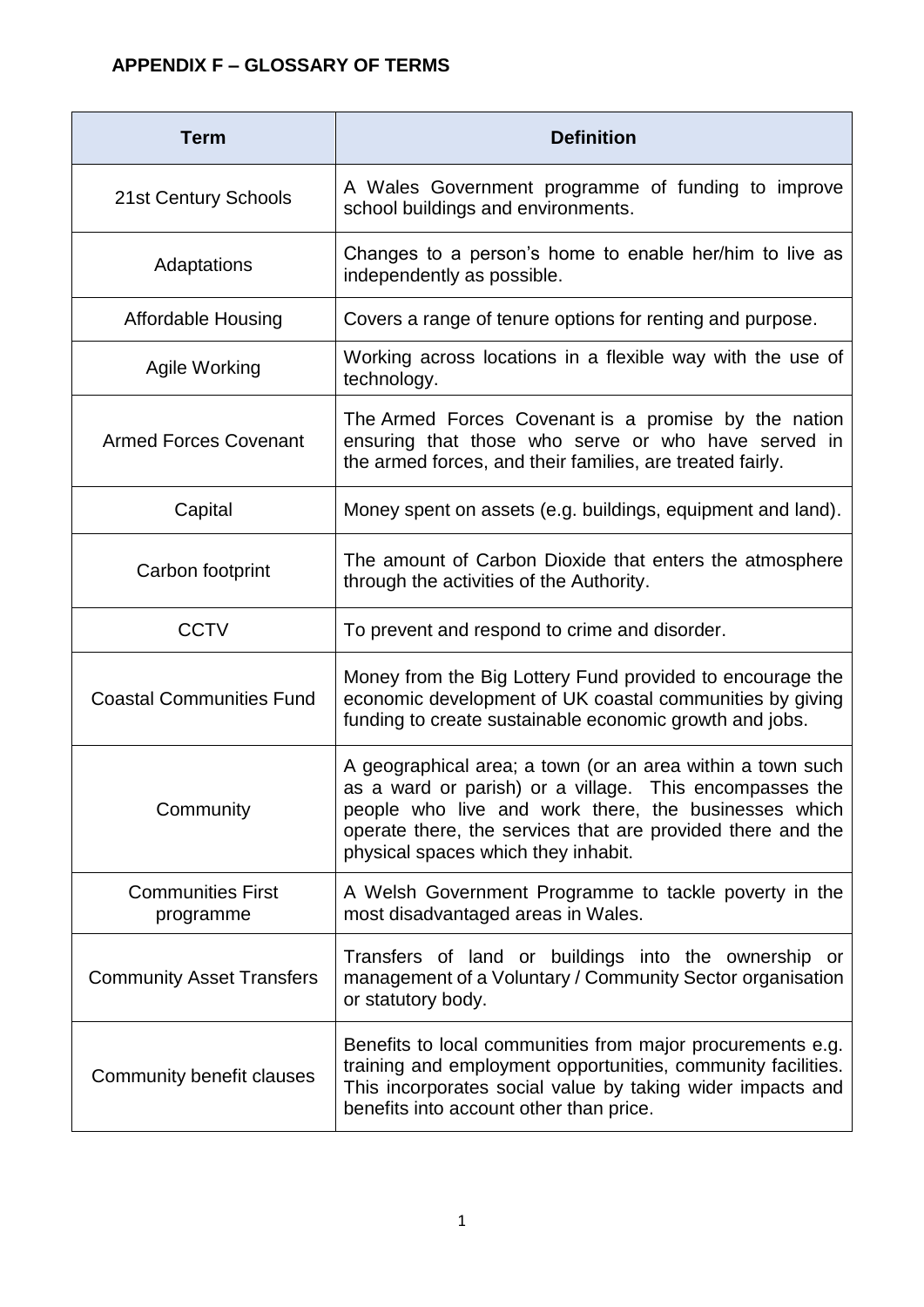| Term                                                          | <b>Definition</b>                                                                                                                                                                                                                                          |
|---------------------------------------------------------------|------------------------------------------------------------------------------------------------------------------------------------------------------------------------------------------------------------------------------------------------------------|
| <b>Community Ownership</b><br><b>Models</b>                   | Way of organising community owned assets or organisations.<br>These are owned and controlled through some representative<br>mechanism that allows a community to influence their<br>operation or use and to enjoy the benefits arising.                    |
| <b>Community Resource Team</b>                                | A multi-disciplinary team working within the community. The<br>team work with patients within their own home to provide the<br>additional support required to be able to stay at home as an<br>alternative to being hospitalised or have an extended stay. |
| <b>Community Shares</b>                                       | Community Shares are non-transferrable, withdrawable<br>share capital unique to Co-op and Community Benefit Society<br>Legislation and can be used as a method to engage the<br>community in becoming shareholders (owners) of community<br>businesses.    |
| Deeside Enterprise Zone                                       | Deeside Enterprise Zone is one of the first to be created in<br>Wales and covers over 2000 hectares that will provide space<br>for new and existing businesses to grow.                                                                                    |
| Disabled Facility Grant (DFG)                                 | A grant available for larger adaptations to a person's home.                                                                                                                                                                                               |
| <b>Domiciliary Services</b>                                   | Care and support services offered to a person within their own<br>home.                                                                                                                                                                                    |
| Early Help Hub                                                | Multi-agency project which aims to improve the 'journey' for<br>families at greater risk of worsening problems with an<br>emphasis on information, advice and assistance.                                                                                  |
| <b>Efficiency Targets</b>                                     | Financial savings we aim to achieve within a given period of<br>time through specific actions.                                                                                                                                                             |
| <b>Enterprise Zones</b>                                       | A Welsh Government initiative to stimulate growth and<br>support business in designated areas.                                                                                                                                                             |
| Equal pay                                                     | Equality legislation prohibits less favourable treatment<br>between men and women in terms of pay and conditions of<br>employment. Where there has been a potential historical pay<br>gap between men and women, Equal Pay claims may be<br>brought.       |
| <b>Flintshire Business</b><br><b>Entrepreneurship Network</b> | Employers working together to support Entrepreneurship<br>Programmes.                                                                                                                                                                                      |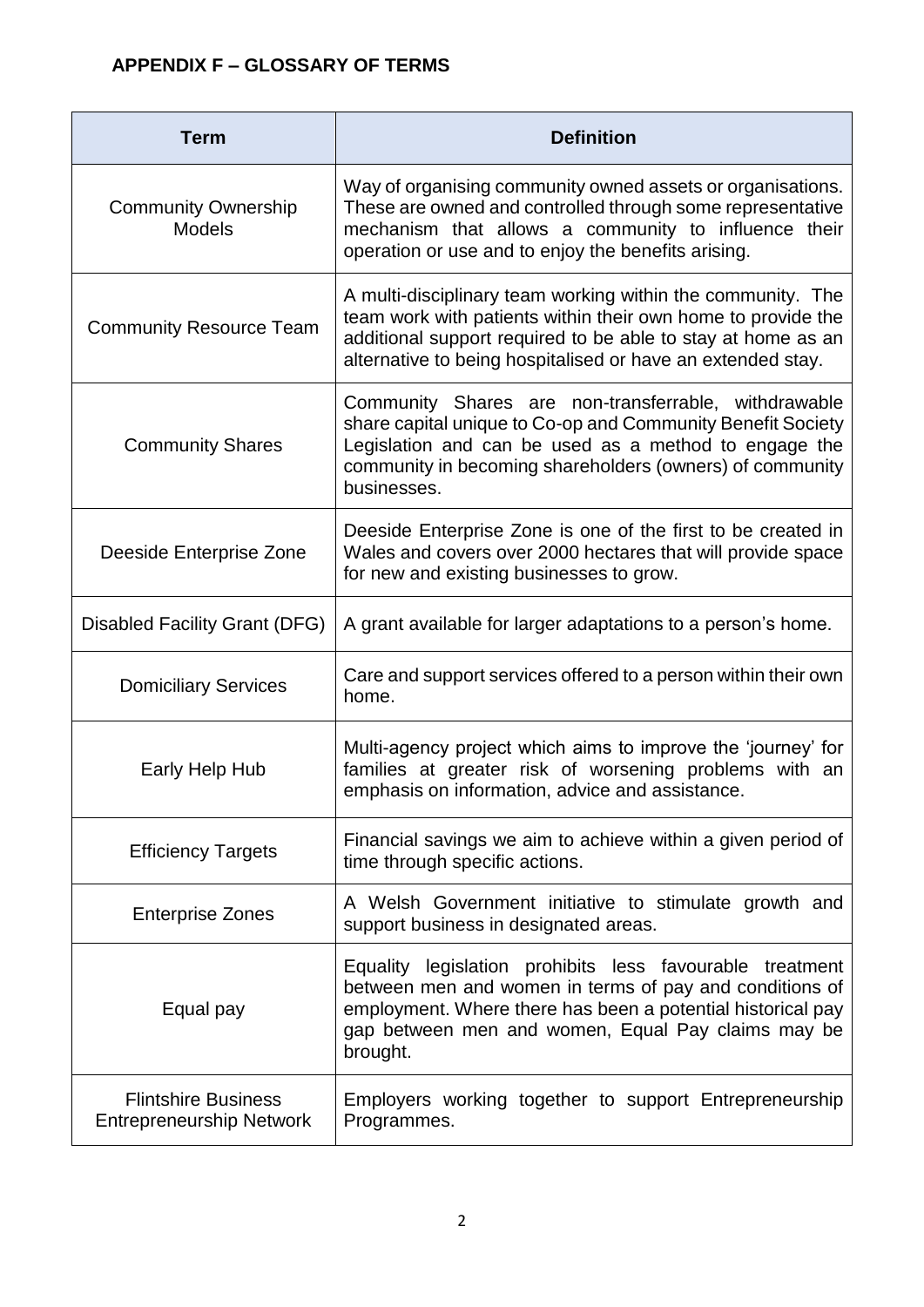## **APPENDIX F – GLOSSARY OF TERMS**

| <b>Term</b>                                      | <b>Definition</b>                                                                                                                                                                                                    |
|--------------------------------------------------|----------------------------------------------------------------------------------------------------------------------------------------------------------------------------------------------------------------------|
| <b>Homelessness Prevention</b>                   | Take reasonable steps to prevent homelessness for anyone<br>at risk of homelessness within 56 days.                                                                                                                  |
| Infrastructure                                   | Facilities, systems, sites and networks that are necessary for<br>the County to function.                                                                                                                            |
| Intermediate Care Fund (ICF)                     | Funding<br>by Welsh Government<br>provided<br>avoid<br>to<br>unnecessary hospital admissions, inappropriate admission to<br>residential care, and delayed discharges from hospital.                                  |
| <b>Local Development Plan</b>                    | The Council's land use planning document that will guide<br>development until 2030.                                                                                                                                  |
| <b>Looked After Children</b>                     | A child aged 0-18 who is under the care of the Local Authority.                                                                                                                                                      |
| Medium-term Financial<br><b>Strategy</b>         | The Council's plan forecasts funding levels and resource<br>requirements over the medium term, identifies the gap<br>between the two with specific actions identified to balance the<br>budget and manage resources. |
| Mersey Dee Alliance (MDA)                        | A partnership that supports strategic economic activity<br>spanning the North Wales/North West England border.                                                                                                       |
| <b>North East Wales</b><br>Ambassadors programme | A partnership between the Local Authority and tourism<br>businesses aimed at maintaining high standards for visitors.                                                                                                |
| Poverty                                          | Poverty is when your resources are well below your minimum<br>needs.                                                                                                                                                 |
| Pre-deposit Plan                                 | The name for the draft of the Local Development Plan (LDP)<br>before it is formally submitted to Wales Government.                                                                                                   |
| Procurement collaborations                       | Ways of procuring goods and services within agreed terms<br>and conditions.                                                                                                                                          |
| <b>Public Accountability</b><br>Measures (PAMs)  | Information collected from every Local Authority in Wales to<br>measure and compare performance.                                                                                                                     |
| <b>Public Services Board (PSB)</b>               | The Flintshire PSB is a statutory body which was established<br>on 1 <sup>st</sup> April 2016 following the introduction of the Well-being<br>of Future Generations (Wales) Act 2015.                                |
|                                                  | The Flintshire PSB is made up of senior leaders from a<br>number of public and voluntary organisations. The Board has                                                                                                |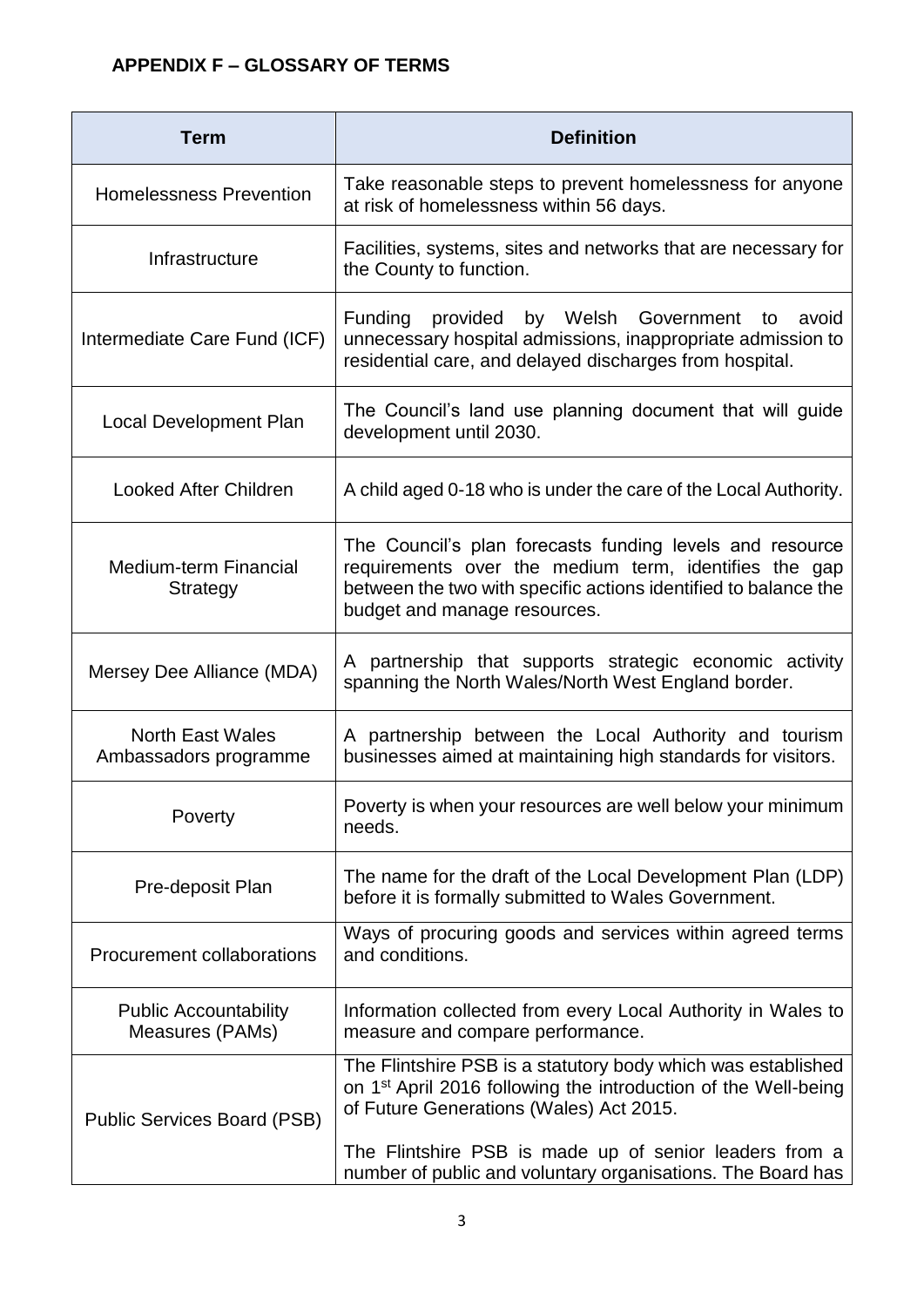| <b>Term</b>                                                          | <b>Definition</b>                                                                                                                                                                                                              |
|----------------------------------------------------------------------|--------------------------------------------------------------------------------------------------------------------------------------------------------------------------------------------------------------------------------|
|                                                                      | a membership made up of both statutory members (i.e.<br>prescribed by law) and invited members.                                                                                                                                |
|                                                                      | The Flintshire PSB replaces the Flintshire Local Service<br>Board (LSB).                                                                                                                                                       |
| <b>Regional Domiciliary</b><br>Framework                             | Multi-agency approach to care and support services offered<br>to a person within their own home.                                                                                                                               |
| Renewable energy schemes                                             | Schemes designed to use energy from a source that is<br>naturally replenished e.g. sunlight.                                                                                                                                   |
| Safeguarding                                                         | Safeguarding" is a wider concept than the protection of<br>children and adults and deals with the promoting of:-                                                                                                               |
|                                                                      | Physical, emotional and mental health<br>Protection from harm and neglect<br>Education, training and leisure<br>Contribution to society<br>$\bullet$<br>• Social and economic well-being                                       |
|                                                                      | It includes everything a Council can do to keep people safe,<br>including minimising the risk of harm and accidents, taking<br>action to tackle safety concerns and ensuring people grow up<br>and live in safe circumstances. |
| Single Point of Access<br>(SPoA)                                     | A new way for adults across North Wales to gain access to<br>advice, assessment and coordinated community health and<br>social care services by contacting just one telephone number.                                          |
| Social business model                                                | The way in which we run the Council as an accountable and<br>ethical organisation operating in a business world. This<br>incorporates social value; the importance of the overall quality<br>of the outcomes.                  |
| <b>Social Enterprises</b>                                            | Businesses with primarily social objectives whose surpluses<br>are mainly reinvested for that purpose in the business or<br>community.                                                                                         |
| Social Housing Grant (SHG)                                           | A grant given by Welsh Government to provide new<br>affordable homes or low cost home ownership.                                                                                                                               |
| <b>Strategic Housing</b><br><b>Regeneration Programme</b><br>(SHARP) | A programme of building new affordable homes across<br>Flintshire.                                                                                                                                                             |